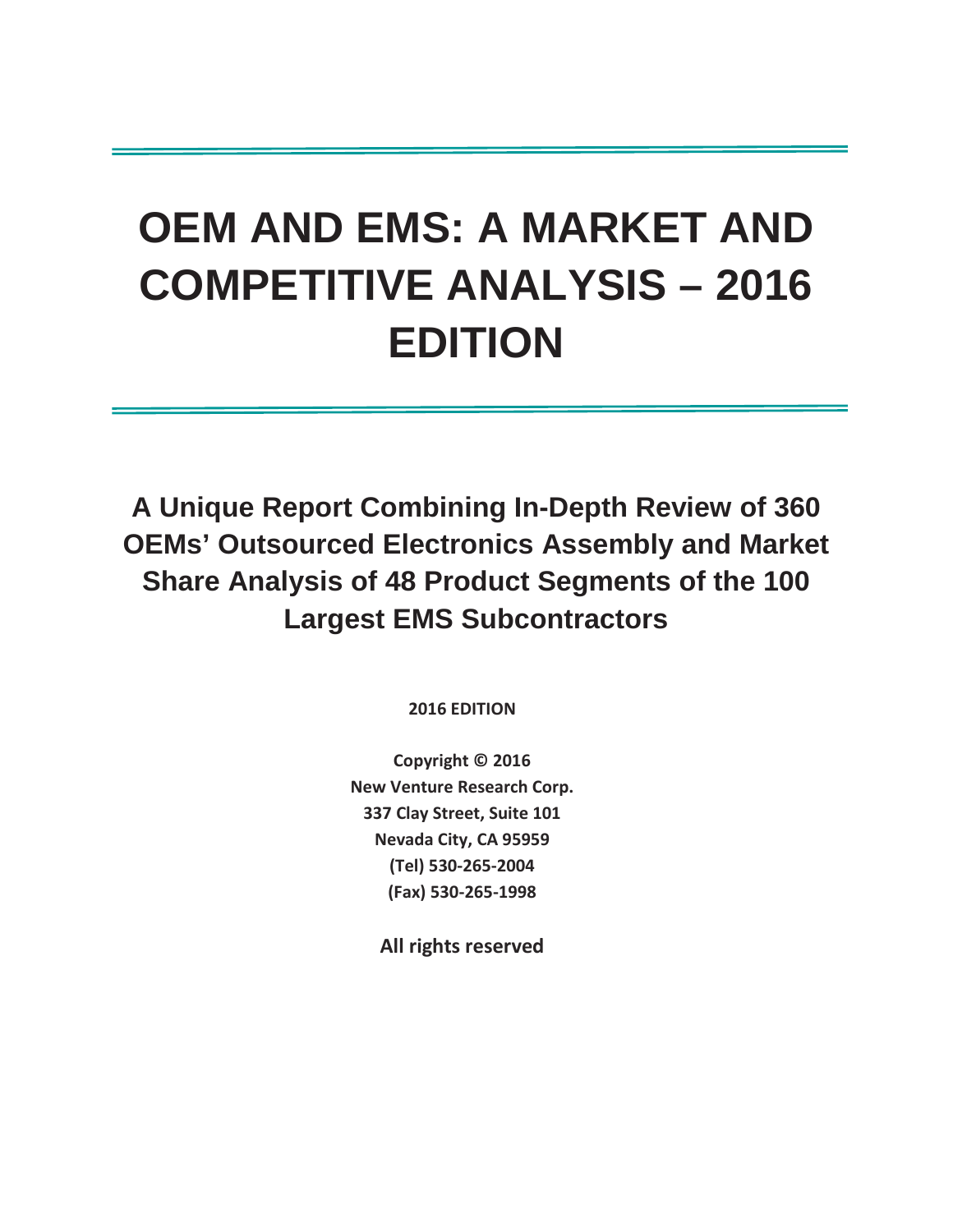#### **ABOUT THE AUTHOR**

**Randall Sherman is the president and principal analyst of New Venture Research Corp., a technology market research and business consulting firm focused on the EMS and OEM electronics manufacturing industries. Mr. Sherman has more than 25 years' experience in technology and business research. He began his career as a telecom network design engineer and holds an undergraduate degree in astrophysics. He has held senior positions at various market research firms, including Creative Strategies, Frost and Sullivan, and BIS Strategic Decisions. Mr. Sherman holds an MSEE from the University of Colorado and an MBA from the Edinburgh School of Business.**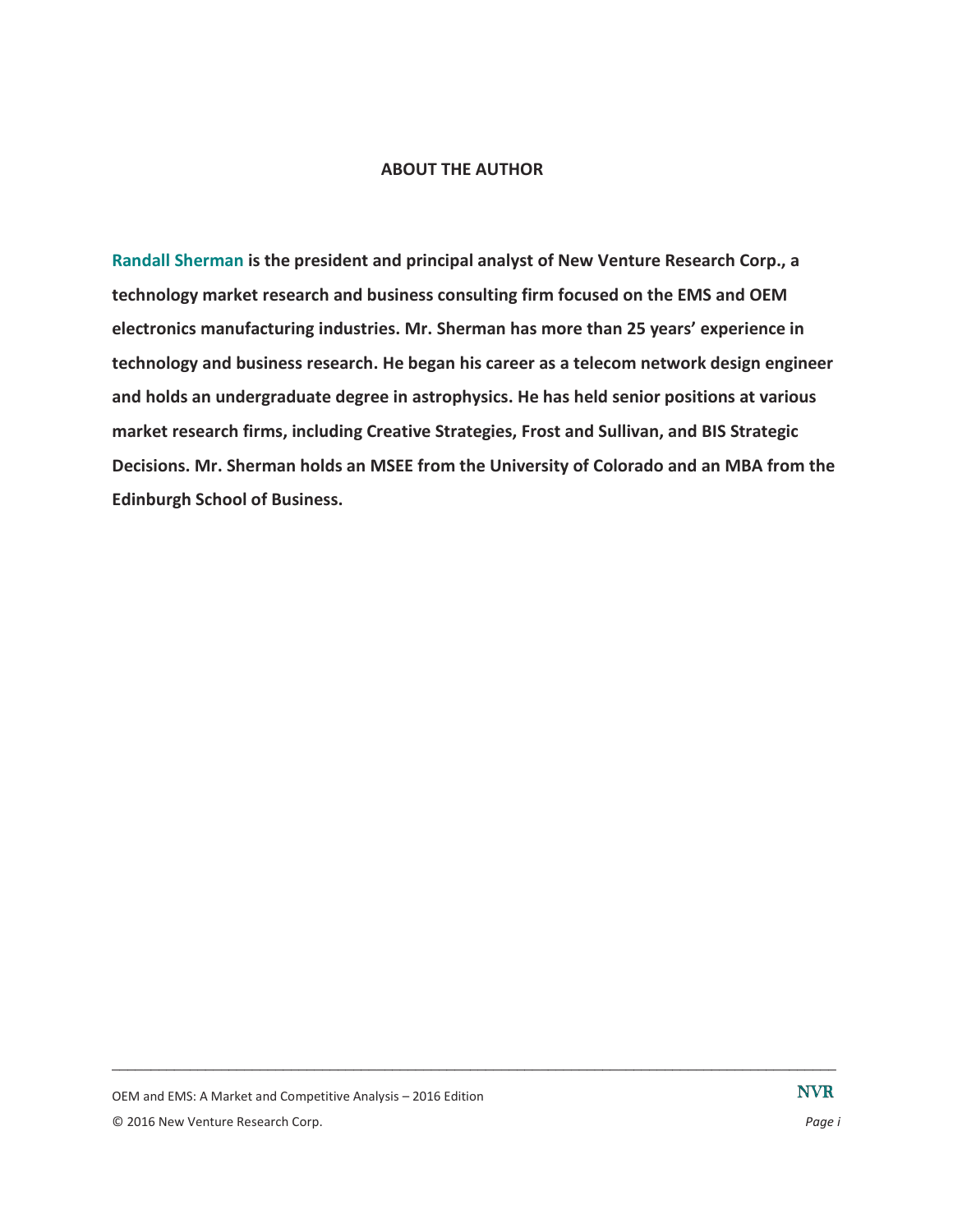### **ABOUT NEW VENTURE RESEARCH CORPORATION**

New Venture Research (NVR) was formed in 1988 to assist industry executives in their decision making. We began as an independent consultancy and have recently evolved into a publisher of off-the-shelf market research reports in key areas of the electronics industry. The reports are written by a team of staff analysts and independent consultants. We also offer consulting services when our clients need information not found in our reports.

The backbone of each report is based upon primary market research information. Our market information originates from direct interviews with vendors, users, and other industry participants. We use secondary research to test for reasonableness, technical backgrounds, and, in some cases, for top-level forecasts. We distill the research into coherent forecasts and recommendations.

We are dedicated to providing our customers with accurate reporting on our targeted markets. One of our reports can save our customers months or years of research. The reports enable executives to make decisions in a structured manner. Our customers tell us these reports are excellent tools for building consensus regarding their company's real market opportunities.

### **NEW VENTURE RESEARCH**

337 Clay Street, Suite 101 Nevada City, California 95959

Tel: (530) 265-2004 • Fax: (530) 265-1998 www.newventureresearch.com

 $\Box$ 

OEM and EMS: A Market and Competitive Analysis – 2016 Edition © 2016 New Venture Research Corp. *Page ii*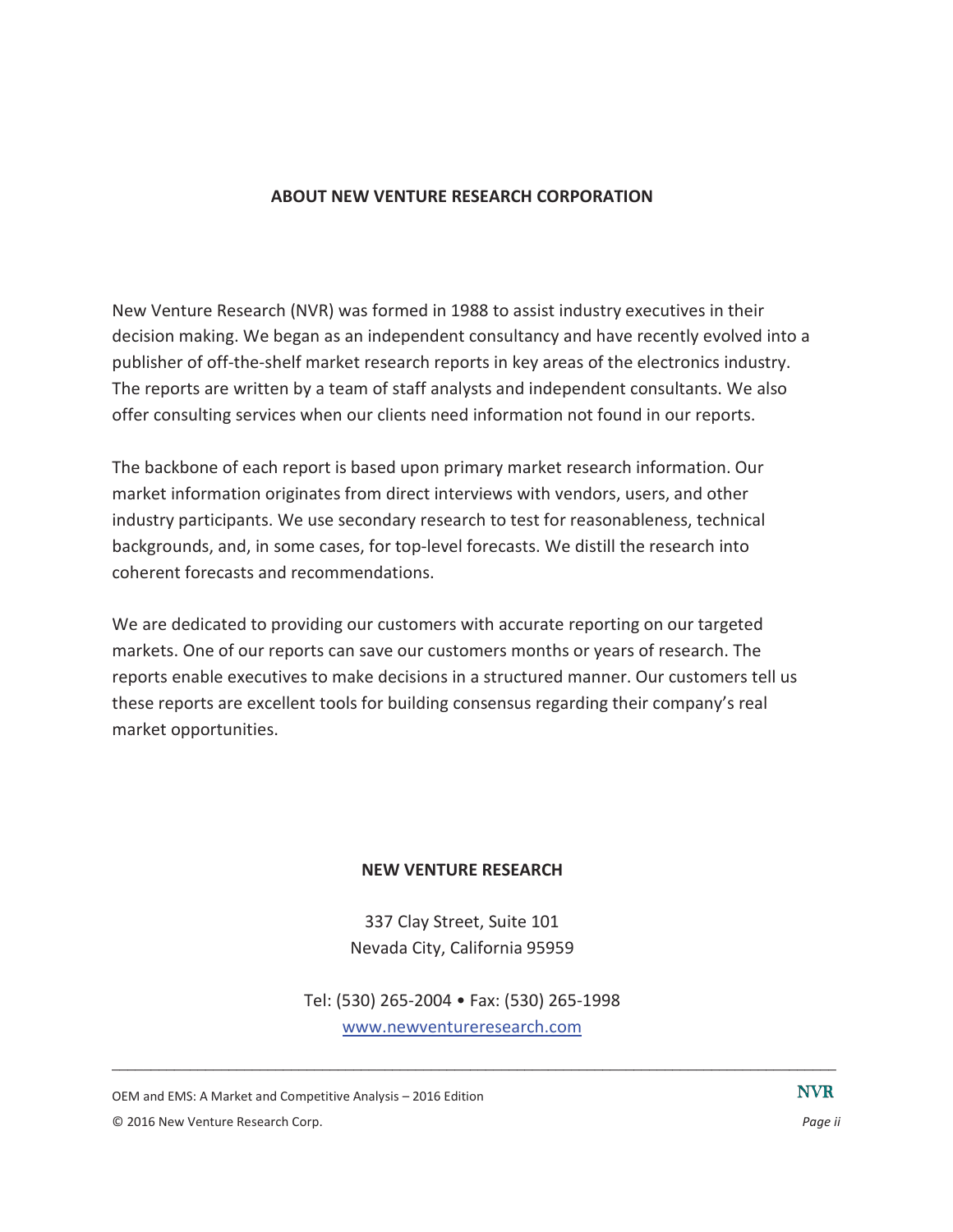### **DISCLAIMER**

The author and publisher have used their best efforts to assure the accuracy of the material used in preparing this report.

The author and publisher make no warranty of any kind, expressed or implied, with regard to the information contained in this report. The author and publisher shall not be liable in any event for incidental or consequential damages in connection with, or arising from, the information contained in this report.

Any reference to particular products or manufacturers to illustrate points made in this report should not be construed as an endorsement of said products or manufacturers.

The opinions contained herein are those of the author and are based upon published and unpublished information obtained from a variety of sources, telephone and personal interviews with industry participants, and many years of experience.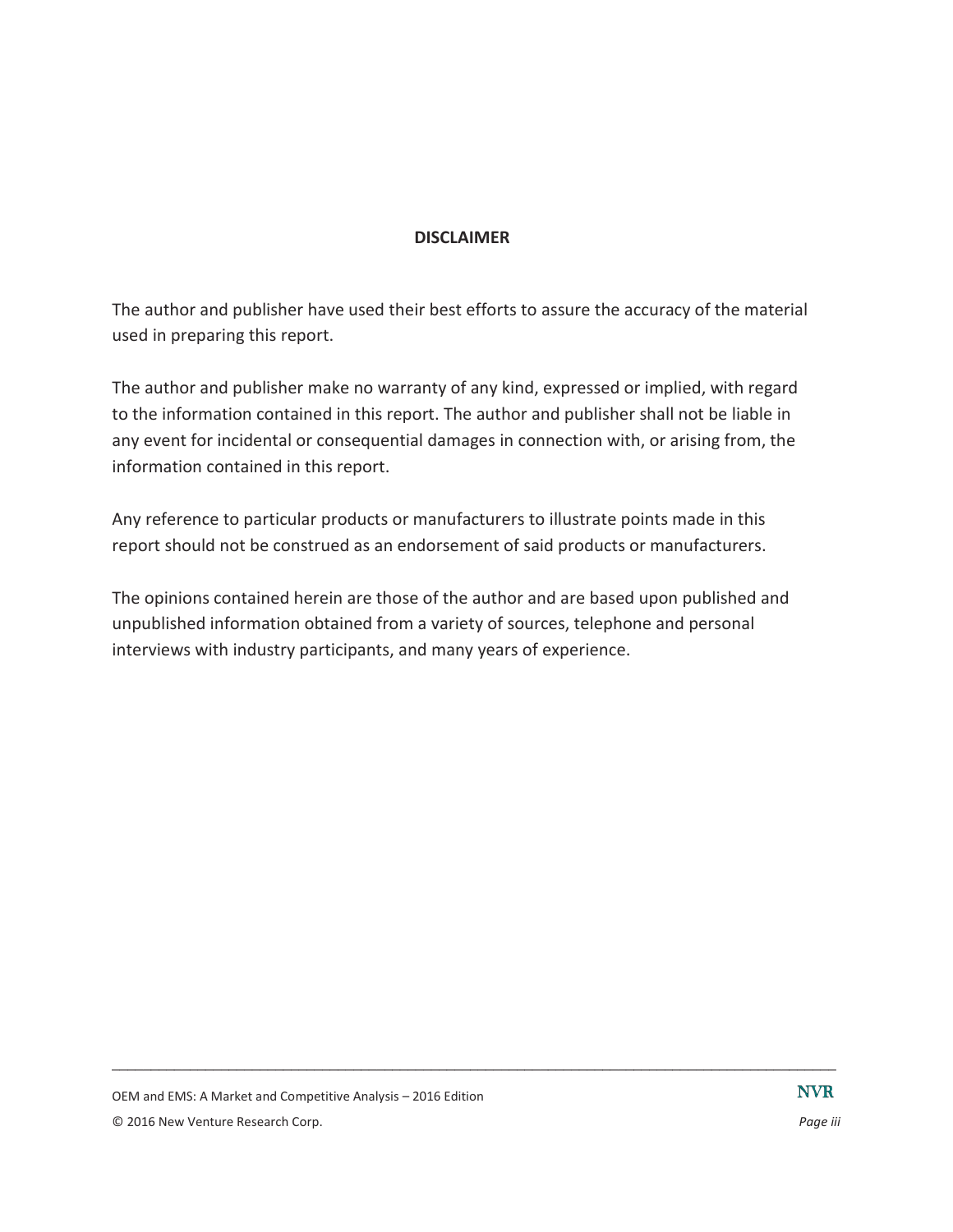# **CORPORATE LICENSE AGREEMENT**

### OEM and EMS: A Market and Competitive Analysis – 2016 Edition

For considerations received, New Venture Research Corporation ("NVR") hereby licenses this electronic copy of the report as described in this License ("Agreement") to [Specific Buyer Name]"You." This Agreement applies to all electronic file copies of the report for which You have purchased or otherwise been granted a license by NVR. Any use of the electronic file copy of the report indicates your acceptance of these terms.

The report and all electronic copies thereof are protected by both United States copyright law and international treaty provisions. You may use, modify, adapt, copy, and distribute internally within Your enterprise, including subcontractors and consultants acting on your behalf.

As specified in this Agreement with NVR, the electronic file copy of the report may be freely moved from one computer location to another within Your company, or may be installed on Your corporate intranet for unlimited viewing within Your company.

 NVR warrants the electronic media to be free of defects in materials or workmanship for a period of ninety (90) days from the invoice date under normal use. Furthermore, NVR warrants that the electronic media provided is free of code, files, scripts, agents, or programs intended to do harm, including, for example, computer viruses, worms, Trojan horses, logic bombs, spyware, adware, and backdoor programs. In the event of notification within the warranty period of defects in material or workmanship, NVR will replace the defective media at no cost. If NVR is unable to provide a replacement within a reasonable time, NVR will refund the full license fee paid.

This market research report is supplied in Adobe Acrobat file format. If you do not have the Adobe Acrobat Reader software, it may be downloaded for free from the Adobe website at http://www.adobe.com.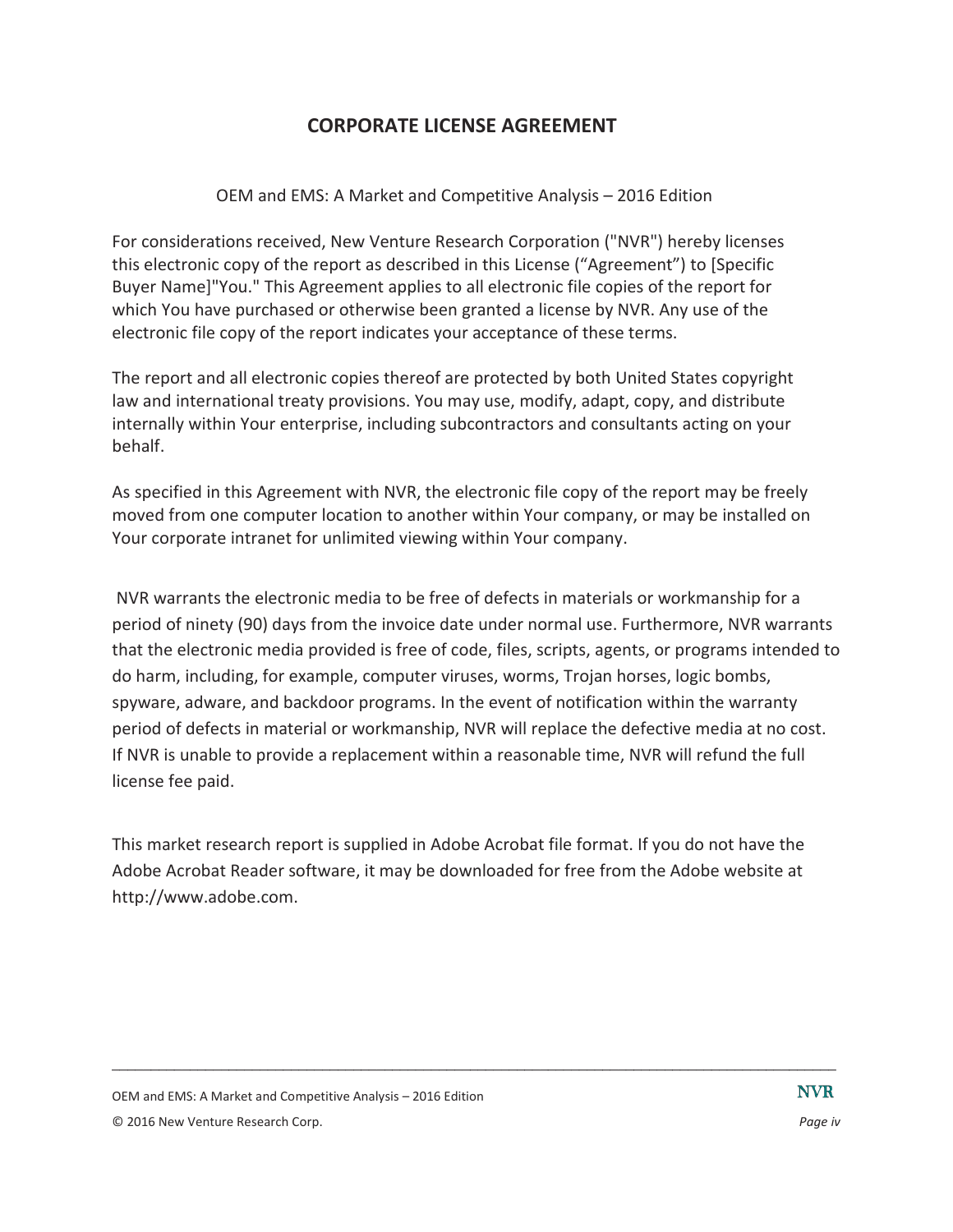# **Table of Contents**

| 1.1                                                                      |                                                                  |  |  |  |
|--------------------------------------------------------------------------|------------------------------------------------------------------|--|--|--|
| 1.2                                                                      |                                                                  |  |  |  |
| 1.3                                                                      |                                                                  |  |  |  |
| 1.4                                                                      |                                                                  |  |  |  |
|                                                                          |                                                                  |  |  |  |
| 2.1                                                                      |                                                                  |  |  |  |
| 2.2                                                                      |                                                                  |  |  |  |
| 2.3                                                                      |                                                                  |  |  |  |
| 2.4                                                                      |                                                                  |  |  |  |
| 2.5                                                                      |                                                                  |  |  |  |
| 2.6                                                                      |                                                                  |  |  |  |
| 2.7                                                                      |                                                                  |  |  |  |
| 2.8                                                                      |                                                                  |  |  |  |
| 2.9                                                                      | Aerospace, Defense, and Other Transportation EMS Market Share 22 |  |  |  |
| Chapter 3 Economic Outlook and Worldwide Electronics Industry Summary 23 |                                                                  |  |  |  |
| 3.1                                                                      |                                                                  |  |  |  |
| 3.2                                                                      |                                                                  |  |  |  |
| 3.3                                                                      |                                                                  |  |  |  |
| 3.4                                                                      |                                                                  |  |  |  |
| 3.5                                                                      |                                                                  |  |  |  |
| Chapter 4                                                                |                                                                  |  |  |  |
| 4.1                                                                      |                                                                  |  |  |  |
| 4.2                                                                      |                                                                  |  |  |  |

OEM and EMS: A Market and Competitive Analysis - 2016 Edition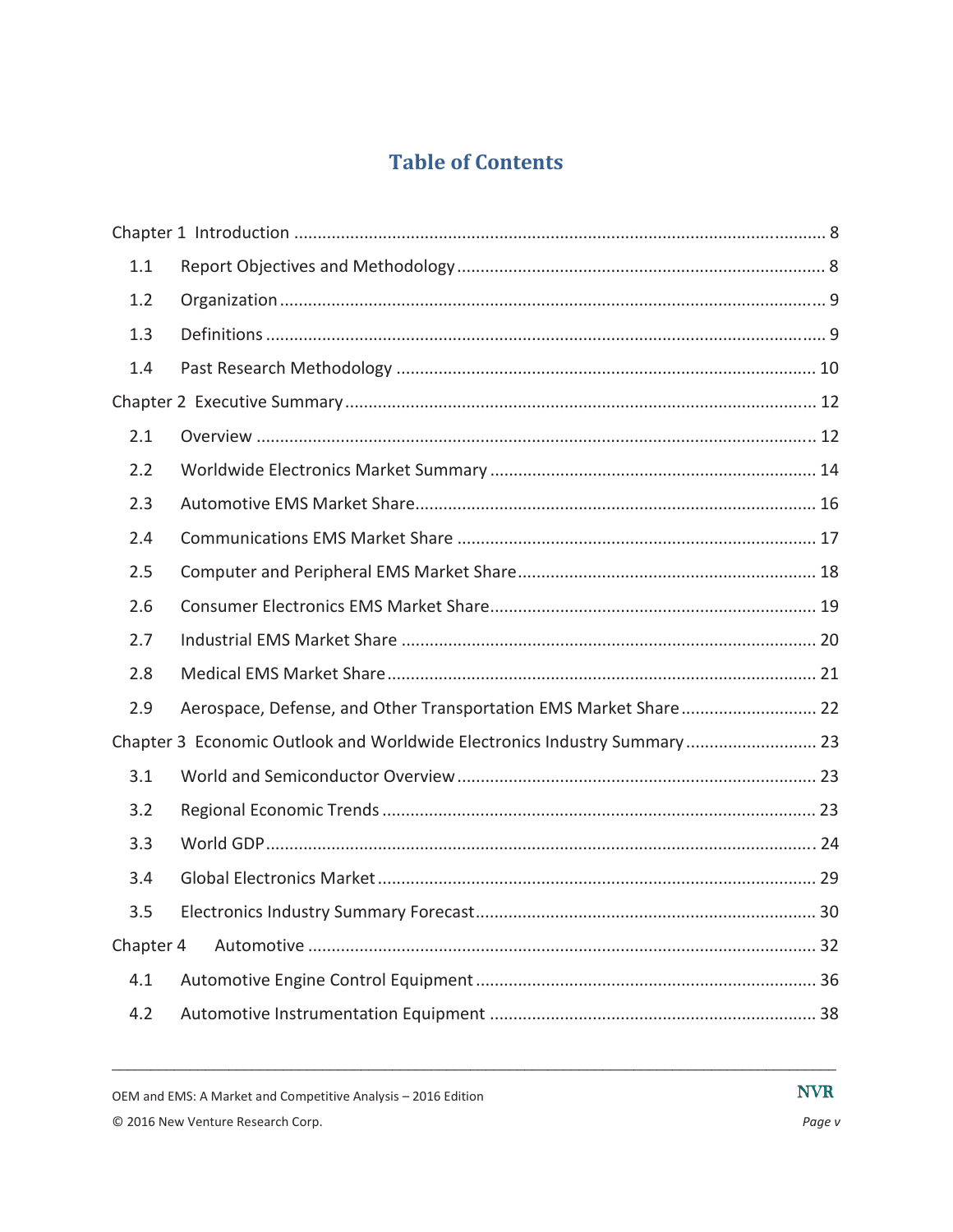| 4.3       |  |
|-----------|--|
| 4.4       |  |
| Chapter 5 |  |
| 5.1       |  |
| 5.2       |  |
| 5.3       |  |
| 5.4       |  |
| 5.5       |  |
| 5.6       |  |
| 5.7       |  |
| 5.8       |  |
| 5.9       |  |
| Chapter 6 |  |
| 6.1       |  |
| 6.2       |  |
| 6.3       |  |
| 6.4       |  |
| 6.5       |  |
| 6.6       |  |
| 6.7       |  |
| 6.8       |  |
| 6.9       |  |
| 6.10      |  |
| 6.11      |  |
| Chapter 7 |  |
| 7.1       |  |
| 7.2       |  |

OEM and EMS: A Market and Competitive Analysis - 2016 Edition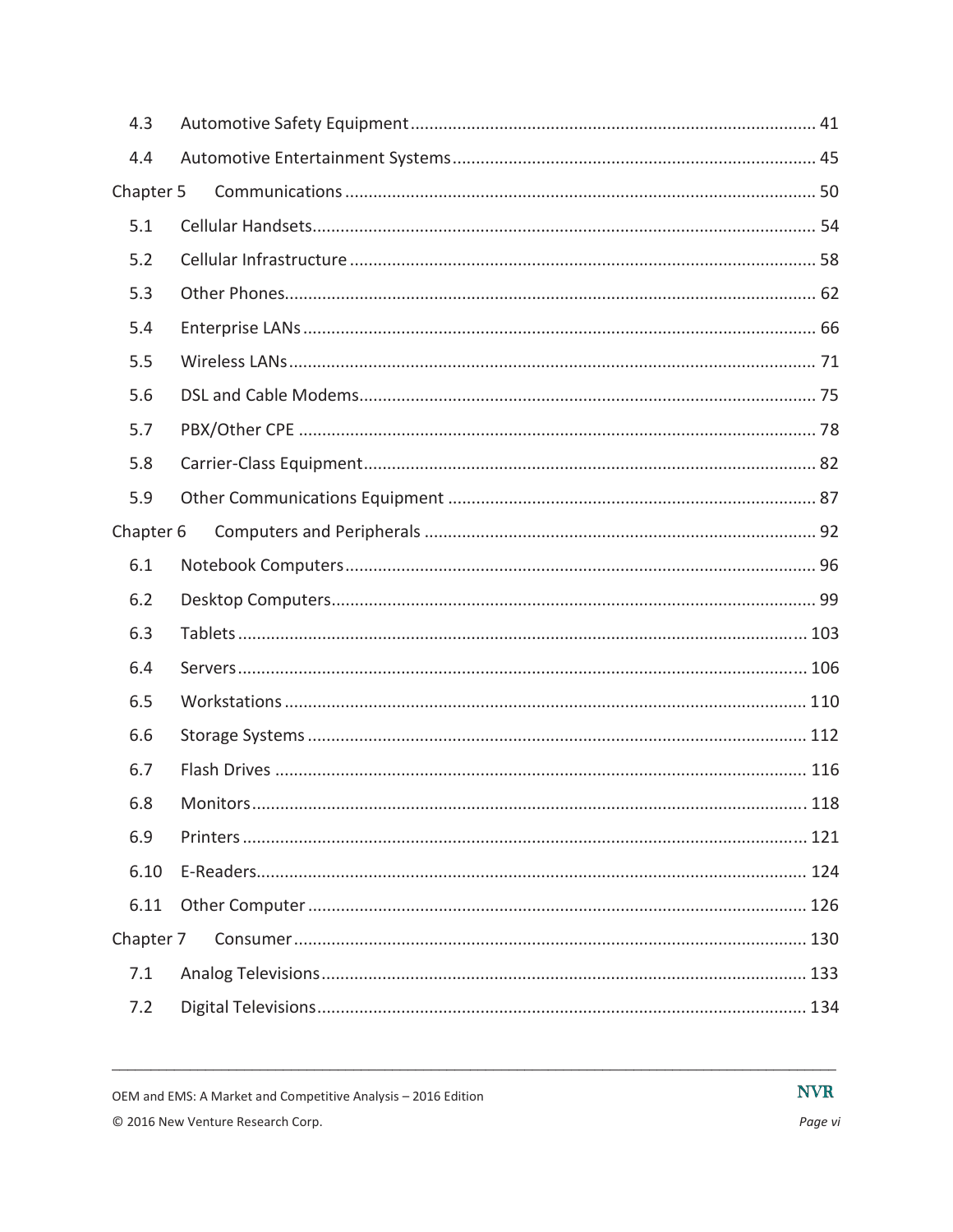| 7.3        |     |
|------------|-----|
| 7.4        |     |
| 7.5        |     |
| 7.6        |     |
| 7.7        |     |
| 7.8        |     |
| 7.9        |     |
| 7.10       |     |
| 7.11       |     |
| Chapter 8  |     |
| 8.1        |     |
| 8.2        |     |
| 8.3        |     |
| 8.4        |     |
| Chapter 9  |     |
| 9.1        |     |
| 9.2        |     |
| 9.3        |     |
| Chapter 10 |     |
| 10.1       |     |
| 10.2       |     |
| 10.3       | 222 |
| 10.4       |     |
| 10.5       |     |
| 10.6       |     |

OEM and EMS: A Market and Competitive Analysis - 2016 Edition

© 2016 New Venture Research Corp.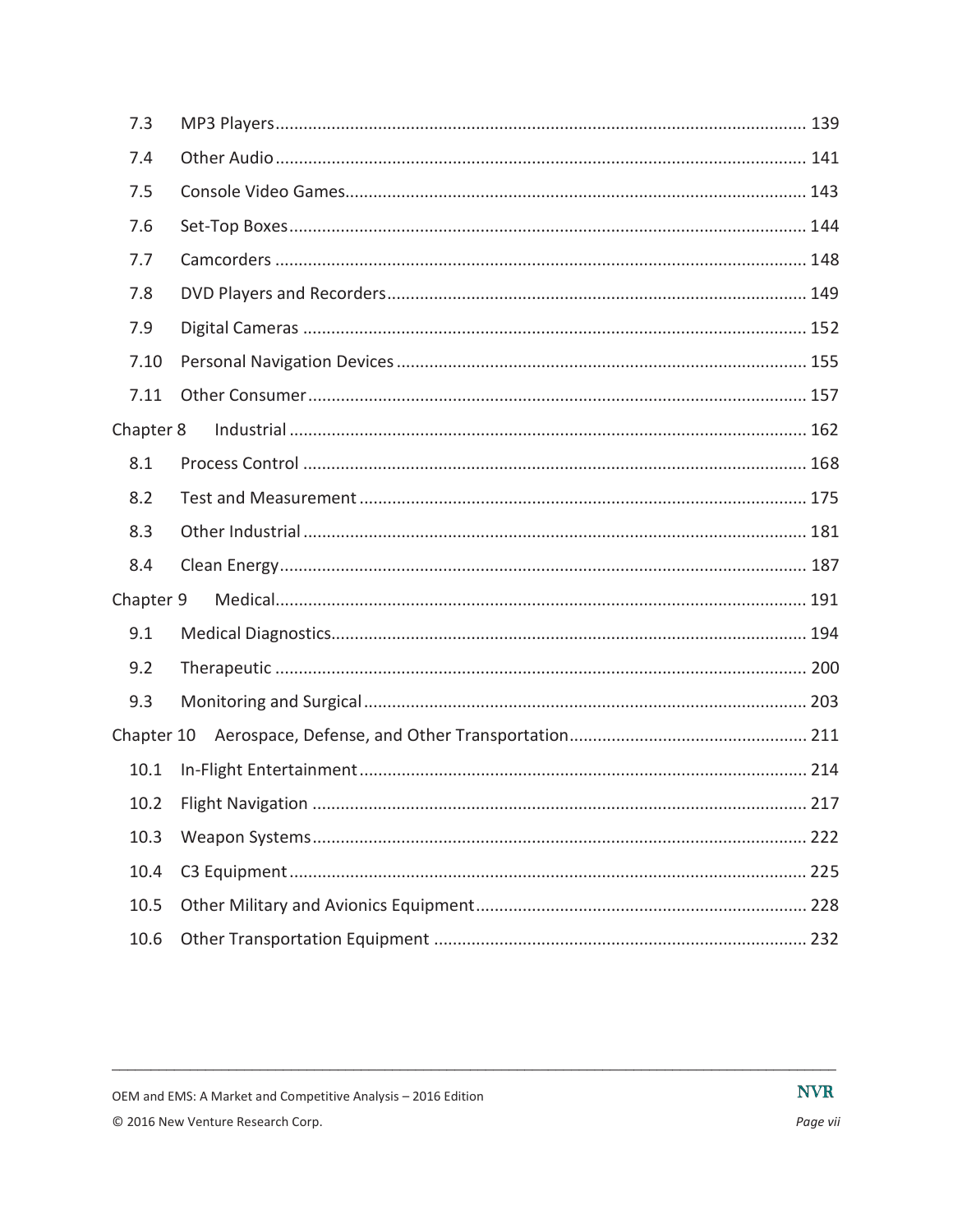# **Chapter 1 Introduction**

## **1.1 Report Objectives and Methodology**

The objective of this report is to provide an understanding of the worldwide contract manufacturing (CM) services market in terms of supplier market share by OEM customer. Most readers are aware of our in-depth market research reports, *The Worldwide Contract Manufacturing Services Market – 2016 Edition* (referred to as EMS16) and *The Worldwide OEM Assembly Market – 2016 Edition* (referred to as OEM16), in which we examine electronics manufacturing services (EMS) firms, original design manufacturers (ODMs), original equipment manufacturers (OEMs), component manufacturers, equipment suppliers, distributors, consultants, and investment analysts. We realized that if we combined select information from these two reports, we could put together a totally unique third report that examines the market share of CM companies by OEM manufacturer.

As a result of the information we have developed in both previous reports, we were able to put a stake in the ground relating to CM market share. In EMS16 we try to accurately report industry sales by market segment, as well as by customers that make up that segment for every CM company (approximately 100). In OEM16, we try to accurately report the amount of OEM outsourcing by market and product segment. Combining these two databases created the basis for estimating or predicting the number of suppliers for each OEM and the market segments served by CM companies. In some cases, we had specific anecdotal field information, and in others we made logical estimations based on the customer, contractor, and market/product segment. The weakest part of this exercise is stating the actual value of the contracts, since this is only occasionally reported in the press upon engagement. Estimates on engagement values were made according to the products being manufactured, the overall market size, and the specific CM involved.

We expect that we will have made some incorrect estimates, and hope that our customers and colleagues will send us corrections over time. In most cases this is like a puzzle in which one is triangulating industry and market size with supplier size and served market all together. Finally, while EMS16 gave us the total available market by customer, OEM16 showed the limits of penetration by the CM industry.

OEM and EMS: A Market and Competitive Analysis – 2016 Edition © 2016 New Venture Research Corp. *Page 8*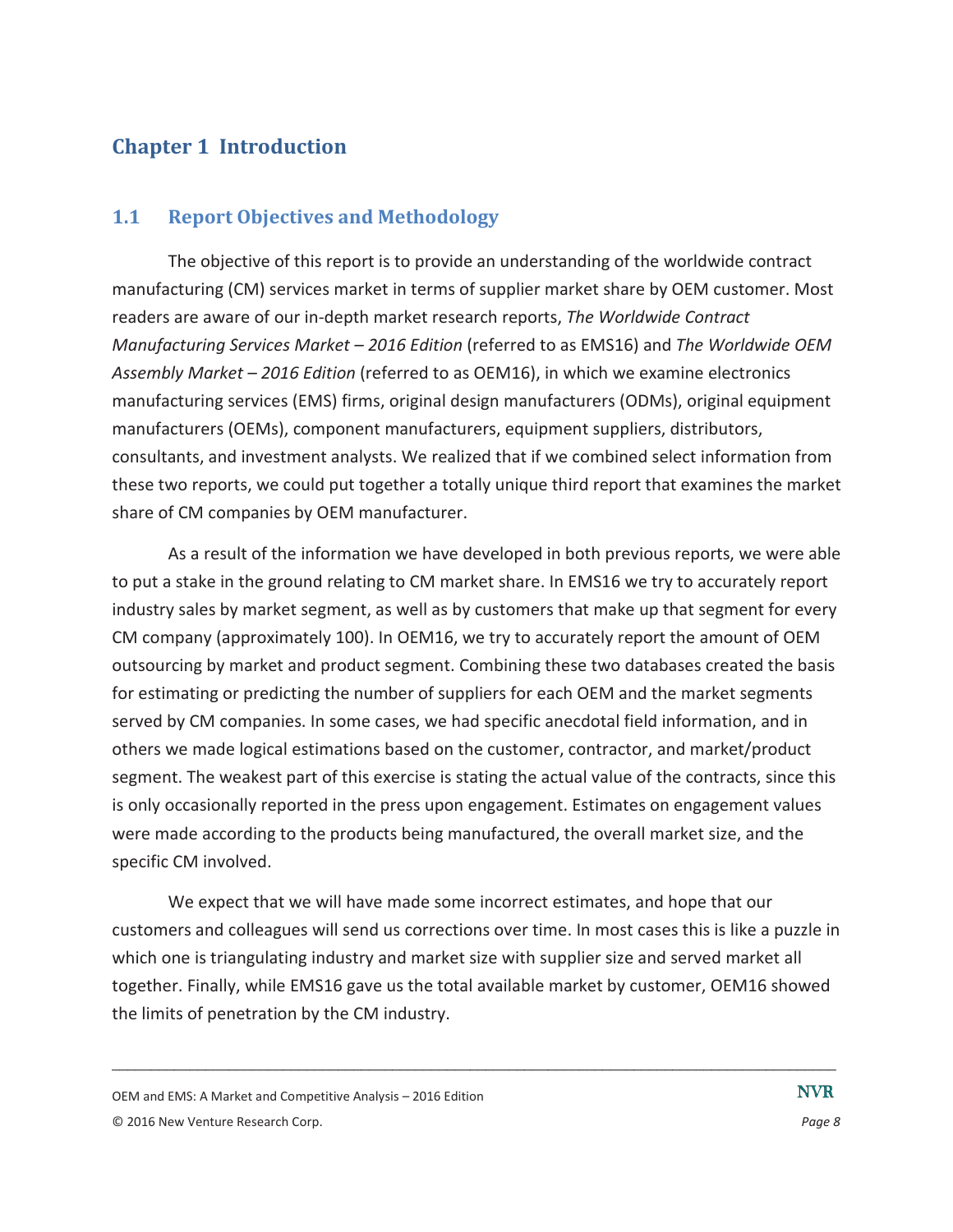### **1.2 Organization**

This report is organized into ten chapters. Chapter 1, "Introduction," outlines the report objectives, methodology, organization, definitions, and past research methodology for the report. Chapter 2, "Executive Summary," presents top-level data from throughout the report that is often distributed to the public (thus, not all critical data is provided).

Chapter 3 is titled "Economic Outlook and Worldwide Electronics Industry Summary." Key products are analyzed in seven major electronics market segments, including computers, communications, consumer, industrial, medical, automotive, and aerospace/defense/other transportation.

Chapter 4, "Automotive," analyzes the EMS industry by OEM customer and individual market segment.

Chapter 5, "Communications," analyzes the EMS industry by OEM customer and individual market segment.

Chapter 6, "Computers and Peripherals," analyzes the EMS industry by OEM customer and individual market segment.

Chapter 7, "Consumer," analyzes the EMS industry by OEM customer and individual market segment.

Chapter 8, "Industrial," analyzes the EMS industry by OEM customer and individual market segment.

Chapter 9, "Medical," analyzes the EMS industry by OEM customer and individual market segment.

Chapter 10, "Aerospace, Defense, and Other Transportation," analyzes the EMS industry by OEM customer and individual market segment.

### **1.3 Definitions**

Table 1-1 lists the industry segments that are detailed in Chapters 4 through 10 (with slightly varying levels of aggregation). This list is fundamentally the same as that used in related NVR reports.

OEM and EMS: A Market and Competitive Analysis – 2016 Edition

<sup>© 2016</sup> New Venture Research Corp. *Page 9*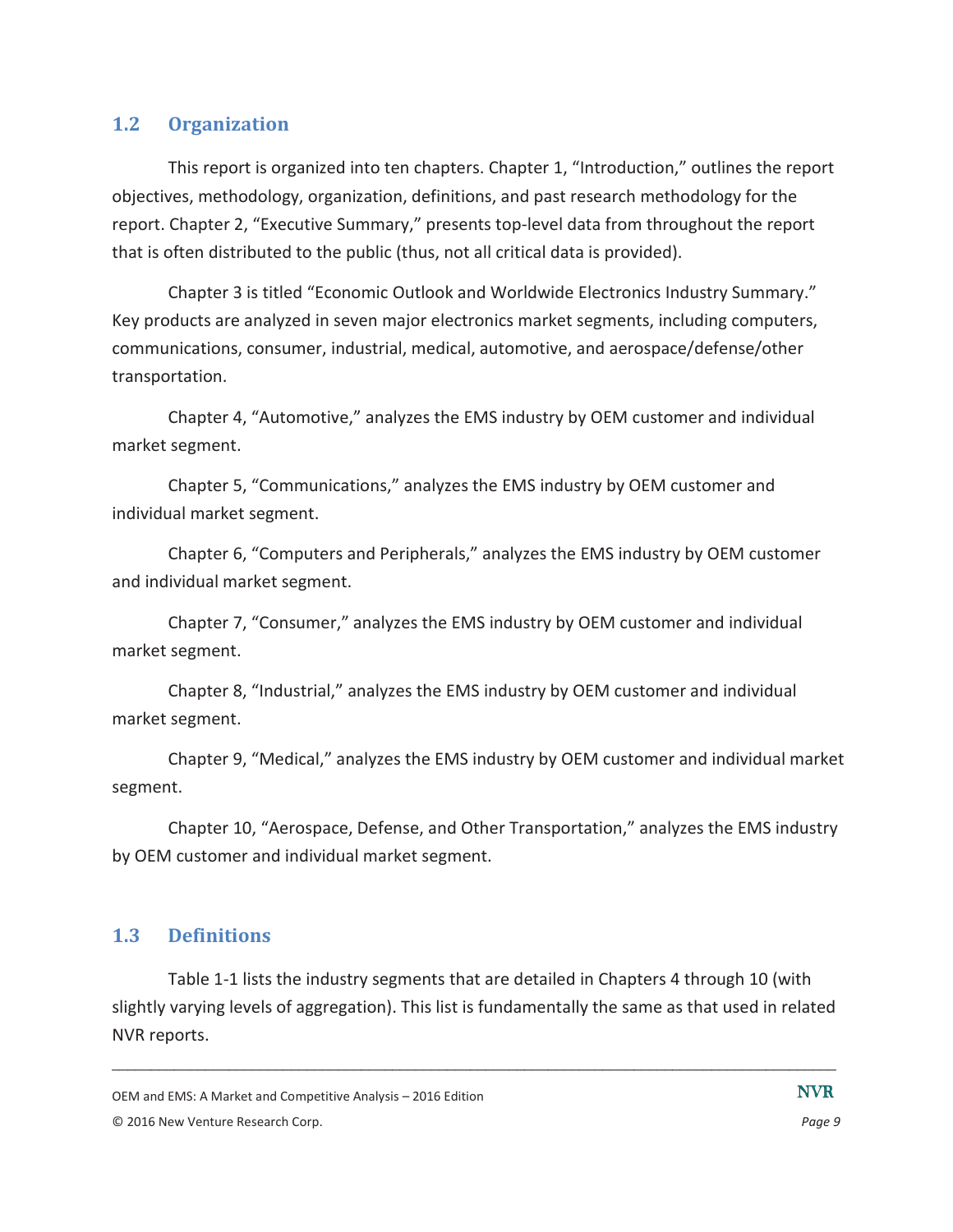Several critical terms will be used frequently in this report. They are:

- *PCB Assembly*: For this report, PCB assembly refers to the attachment of various electronic components onto a bare printed circuit board, plus any test activities performed at this level of assembly.
- *PCB Assembly Value*: The value (cost of goods sold, or COGS) of all material, labor, and overhead associated with an assembled printed circuit board
- *Box Assembly*: For this report, box assembly refers to the assembly of one or more printed circuit boards, plus other items such as cable harnesses and enclosures, into a final product (or a largely self-contained electronics assembly that will be embedded into a larger piece of equipment). This also includes any test activities performed at this level of assembly.
- *Box Assembly Value*: The value (COGS) of all material, labor, and overhead of the box assembly, not including the value of the assembled PCBs within the box assembly
- *OEM Assembly*: Electronics assembly performed by the OEM. If assembly is performed by a subcontractor that is held captive by the OEM or in a *keiretsu* arrangement such as exists in Japan, the assembly is considered OEM produced.

### **1.4 Past Research Methodology**

Information for our previous reports (EMS16 and OEM16) was collected from a number of external sources. Primary sources included marketing professionals, manufacturing and engineering directors in contract manufacturing firms, and OEMs. Also, *Manufacturing Market Insider,* a newsletter acquired by NVR on July 1, 2014, has been a valuable source for tracking industry events and specific company activities on a monthly basis. Secondary sources included trade publications, such as *Circuits Assembly, EMSNow, Evertiq.com, SMT Magazine, EMSNow Daily, Business Week,* and *The Economist,* and a variety of government economic reports.

For this report, the author had the cooperation of many EMS company employees who kindly answered questions by e-mail. The author's gratitude is extended to all those gracious enough to have responded to this request for information.